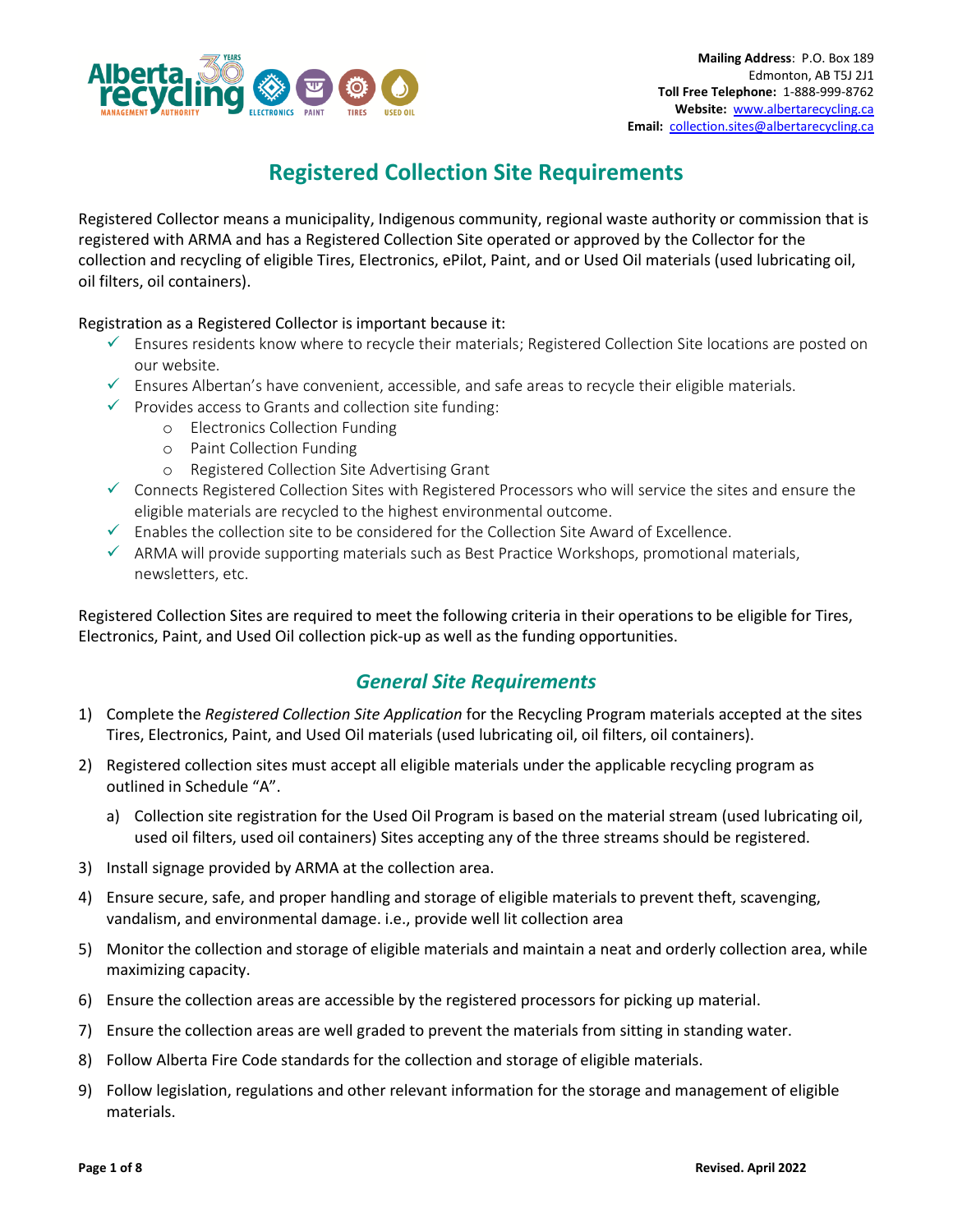

- 10) Collection sites are encouraged not to charge the public a tipping fee for dropping off eligible materials.
	- a) If a fee is charged, please indicate that it is at the discretion of the Registered Collector and is separate from the environmental fee paid by residents when purchasing eligible products.
- 11) Contact a Registered Processor directly for pick-up of eligible materials, their contact information is on our website at: [Registered Recycling Processors | ARMA](https://www.albertarecycling.ca/processors/) .
- 12) Keep copies of all Program forms on file for a minimum of five years.
- 13) Grant Scope and Liability
	- a) The purpose of the registered collection grant (also referred to as collection funding) is to help offset direct costs incurred by the Registered Collector in operating the electronics and paint collection sites. The grants are not payments under a service agreement.
	- b) The scope of ARMA's authority regarding the grant does not extend to:
		- i) Enforcement of requirements or responsibilities that extend beyond the grant terms;
		- ii) Responsibility to ensure security for materials received at collection sites, including security of data on electronic devices received;
		- iii) Allowing "reuse" initiatives whereby materials are diverted from the collection site to reuse/resale activities rather than removed by a Registered Processor; and
		- iv) Directing or being responsible for the operations of a collection site.
- 14) All applications for funding (Collection Funding Requests) under the Programs are subject to the *Registered Collection Site Requirements*.
- 15) Register for the ARMA Electronic Funds Transfer (EFT) for direct deposit of collection funding payments.
- 16) Site Inspections
	- a) Collection sites are subject to periodic reviews and site inspections to verify compliance with site requirements.
	- b) All collection sites are inspected annually
		- i) Site inspectors will photograph the collection areas to support their reports.
		- ii) Efforts will be made to prebook the inspections
		- iii) Site Inspectors use appropriate personal protective equipment and comply with all applicable occupational health and safety requirements.

## *Program Specific Site Requirements*

### **Electronics Collection Requirements and Funding Information**

### *Registered Electronics Collection sites are eligible for funding of \$155/tonne.*

- 1) Program Electronics (TV's, Computers, Monitors, Printers, Laptops) must be collected separately from the Expanded Electronics Pilot Materials (ePilot).
- 2) As of April 1, 2022, counting Program Electronics is no longer a collection site requirement, claims will be based on Processor Scale Ticket weights.
- 3) Funding will be based on a Processor scale ticket weight of the eligible program electronics collected and shipped to a Registered Electronics Processor for recycling under the Program.
	- a) Processors will provide a separate scale ticket for the Program Electronics and the ePilot materials.
	- b) Processor scale tickets exclude the weights of ineligible materials.
- 4) ePilot materials are detailed and collected under separate ePilot agreement. Until program expansion is officially approved the ePilot will continue.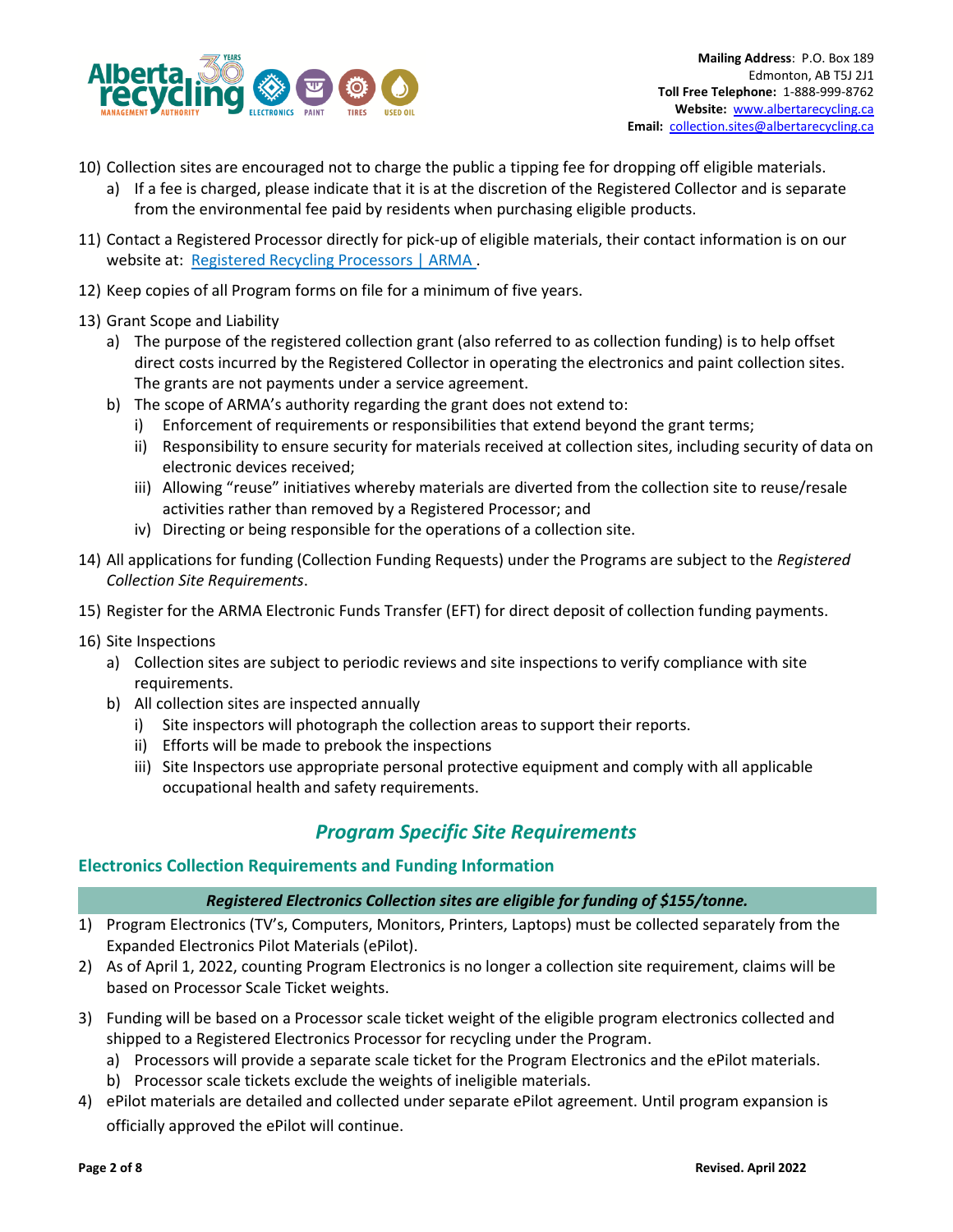

### **Paint Collection Requirements and Funding Information**

#### *Registered Paint Collection sites are eligible for funding based on the following rates:*

- *Paint containers (empty or containing leftover paint): \$60.00 for a standard bin (no less than 1 m<sup>3</sup>) filled to capacity with paint containers; or if the bin is less than full, count the containers and claim \$0.26 per container.*
- *Spray paints: \$12.00 per full 45 gallon/205-litre drum of spray paint cans; or if the drum is not filled count the containers and claim \$0.06 per spray paint can.*
- 1) Funding is based on eligible paint materials collected and shipped to a Registered Paint Processor for recycling under the Program.
- 2) The paint and paint containers must be collected in the paint bins (1m3) supplied by Registered Processors to ensure secondary containment and accurate calculation of collection funding.
	- a) Paint collected on pallets or other non-program approved storage containers does not qualify for funding.
- 3) Spray paint cans are to be stored (in 1m3 bins or 205L drums) separately from non-aerosol paints and paint containers and HHW Aerosols.
- 4) Ensure the Paint Bin counts, and Spray Paint details are accurate before signing the shipping document.

### **Tire Collection Requirements and Grant Information**

- 1) A Tire Collection Form (TCF) must be signed when shipping tires to a registered processor or receiving tires from the 4-H Foundation (through the Rural Tire Collection Program in partnership with ARMA).
	- a) Before signing the TCF, ensure the tire breakdown for Passenger, Light Truck Tires (PLTT), Medium Truck Tires (MTT), Off-the-Road Tires (OTR) is accurate.
- 2) Collection sites should arrange tire pickups during the summer and winter when there is less demand on the processors from businesses requiring pick-up due to winter tire change overs. Tire sales, and therefore discards, increase significantly during the Spring and Fall and can delay service times.
- 3) Ensure the tire storage area is well organized and clean of debris and non-program material.

#### **Used Oil Material Collection Requirements**

- 1) Although the Registered does not receive funding on the collection of the used oil materials, it is important that only eligible materials be collected.
- 2) Materials such as antifreeze, windshield washer fluid, pesticides, and their containers, etc. are not part of the Used Oil Program and need to be collected separately from the Used Oil Materials.
- 3) Prevent spills and ground water contamination.
- 4) The Used Oil Materials must be collected and stored in accordance with the applicable legislation and codes in the prescribed storage containers that ensure secondary containment.
	- a) Used oil storage tanks need to be in compliance with the Alberta Fire Code and the authority having jurisdiction.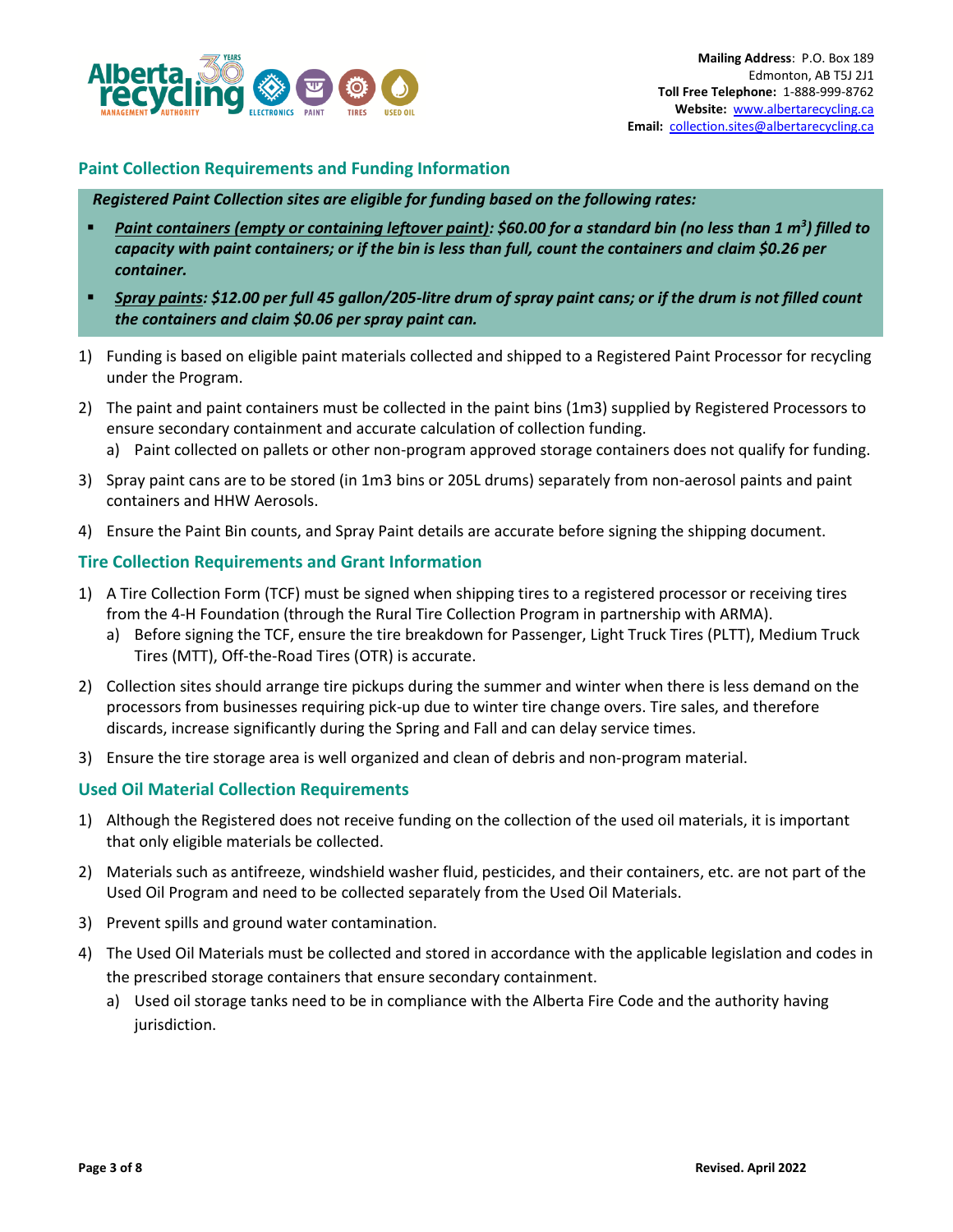

### **Schedule 'A'**

## *ACCEPTABLE PROGRAM MATERIALS*

The following tables detail the eligible materials and limitations under the Programs. The tables do not include changes made after the date published. Please refer to Alberta Recycling's website for updates to the latest Eligible Products List: [Recycling Resources & Workshops for Municipalities | Alberta Recycling](https://www.albertarecycling.ca/municipalities/)

### **Electronics Products to be Accepted ('Eligible Electronics')**

Program Electronics

- a) Visual Display Devices (televisions and monitors)
- b) Computer equipment including
	- Desktop and all-in-one computers, CPUs, and servers (incl. mouse, keyboard, cables, speakers)
	- Laptop, tablet, and notebook computers
	- Printers, copiers, scanners, and fax machines (stand-alone or combination units up to 1,000 kg.)

❖ ePilot materials are detailed and collected under separate ePilot agreement

o <https://armaepilot.com/product-list/>

### **Tire Products to be Accepted ('Eligible Tires')**

- a) Passenger, Light Truck Tires (PLTT)
	- Rim diameter up to 19.5"
- b) Medium Truck Tires (MTT)
	- Rim diameter more than 19.5"
- c) Off the Road Tires (OTR)
- Rim diameter of 8" up to 39"
- d) Agricultural Tires
	- Rim diameter up to 39"

### **Used Oil Products to be Accepted ('Used Oil')**

- a) Used lubricating oil
- b) Oil filters (metal and non-metal)
- c) Oil containers (metal, plastic)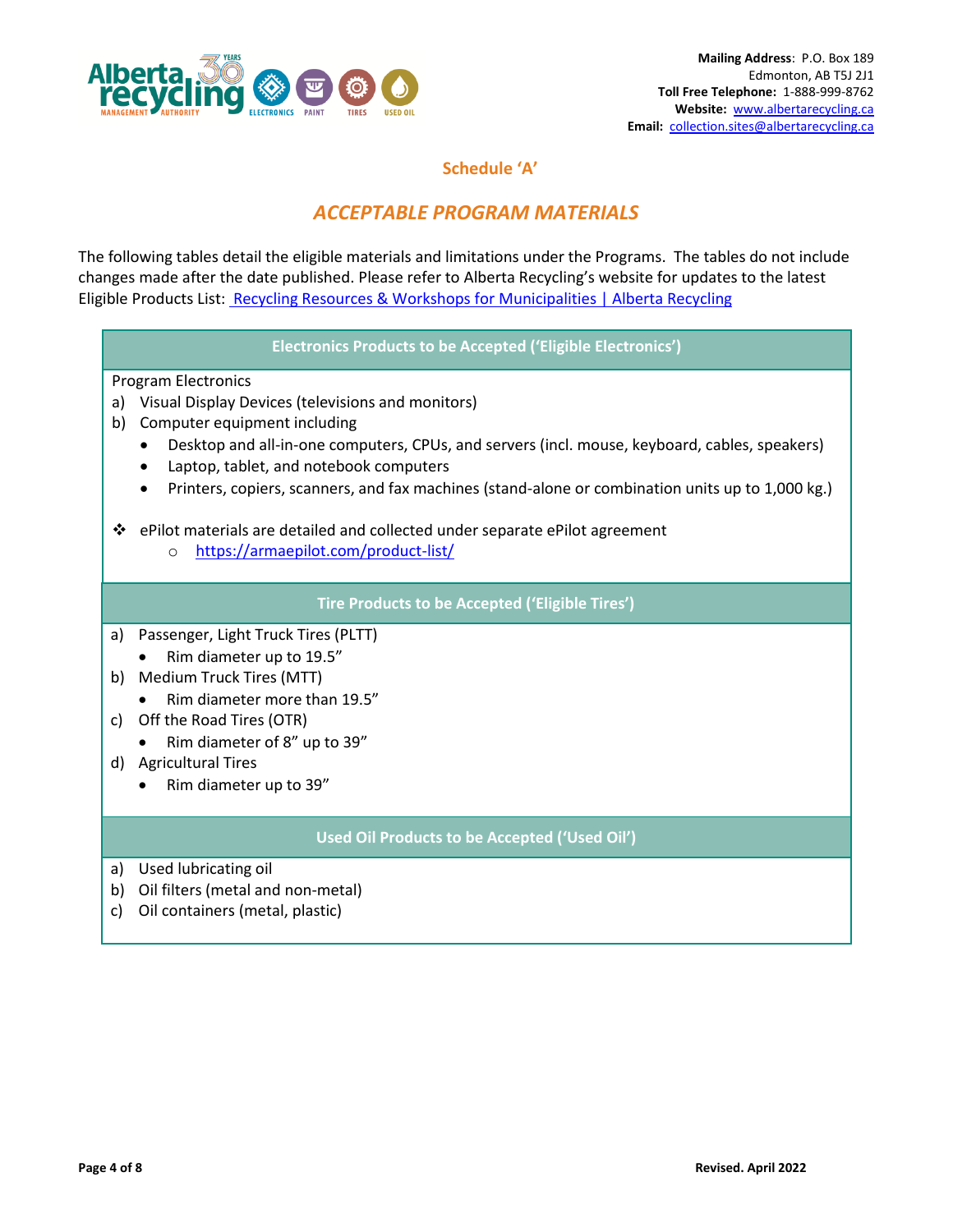

### **Paint Products to be Accepted ('Eligible Paint')**

- a) Aerosols/Spray Paints:
	- Paint-based aerosols,
	- Blank aerosol cans
- b) Architectural coatings including but not restricted to:
	- Water-based (e.g. latex, acrylic)
	- ◆ Oil & solvent based (alkyd)
- c) Interior and exterior paint and stains regardless of finishing type (e.g. eggshell, satin, chalk finish):
	- ◆ Chalk based paint
	- Craft and artist paints (e.g. tempera paint)
	- ◆ Drywall paint
	- Enamels (standard single component)
	- ◆ Epoxies (pre-catalyzed)
	- ◆ Ink based paint
	- Metal paints
		- o Decorative
		- o Rust preventative coatings
	- ◆ Milk-based paint
- d) Topcoats (Single Component,
	- waterborne/water based, or solvent based)
	- Glazes
	- Lacquers
		- o Pre-catalyzed and nitrocellulose
		- o Water borne
	- Polyurethanes
	- ◆ Shellac and shellac-based products
	- Urethanes
	- Varnishes
- e) Primers, Sealers and Undercoats
- f) Stains & Finishes
	- Barn & Fence
	- Deck
	- Floor
	- Porch & Patio
	- Wood finishing oils and stains
- g) Sealers (non-tar or non-bitumen based)
	- ◆ Concrete Sealer
	- Driveway Paints or sealers
	- ◆ Elastomeric coatings (water-based only)
	- ◆ Encapsulant coatings
	- Liquid block filler
	- Masonry Sealer
	- $\bullet$  Stain Blocking paint
	- Undercoat
	- Water repellent sealers
- h) Solvents, thinners, and mineral spirits
- i) Textured Paint
	- Stone effects coatings
	- Stucco paint
	- Swimming pool coating (single component)
	- Textured paint
		- o Truck Bed Coating
- j) Miscellaneous
	- ◆ Deck cleaners
	- ◆ Dry fog coating
	- ◆ Fire-retardant/resistive coating (e.g. Pink Shield)
	- Marine paint and enamel (non anti-fouling)
	- Scenic, movie set paint
	- Strippers for paint, coatings, and wallpaper removal
	- $\bullet$  Traffic marking paint
	- $\bullet$  Tree marking paint
	- Wood preservatives (non-creosote)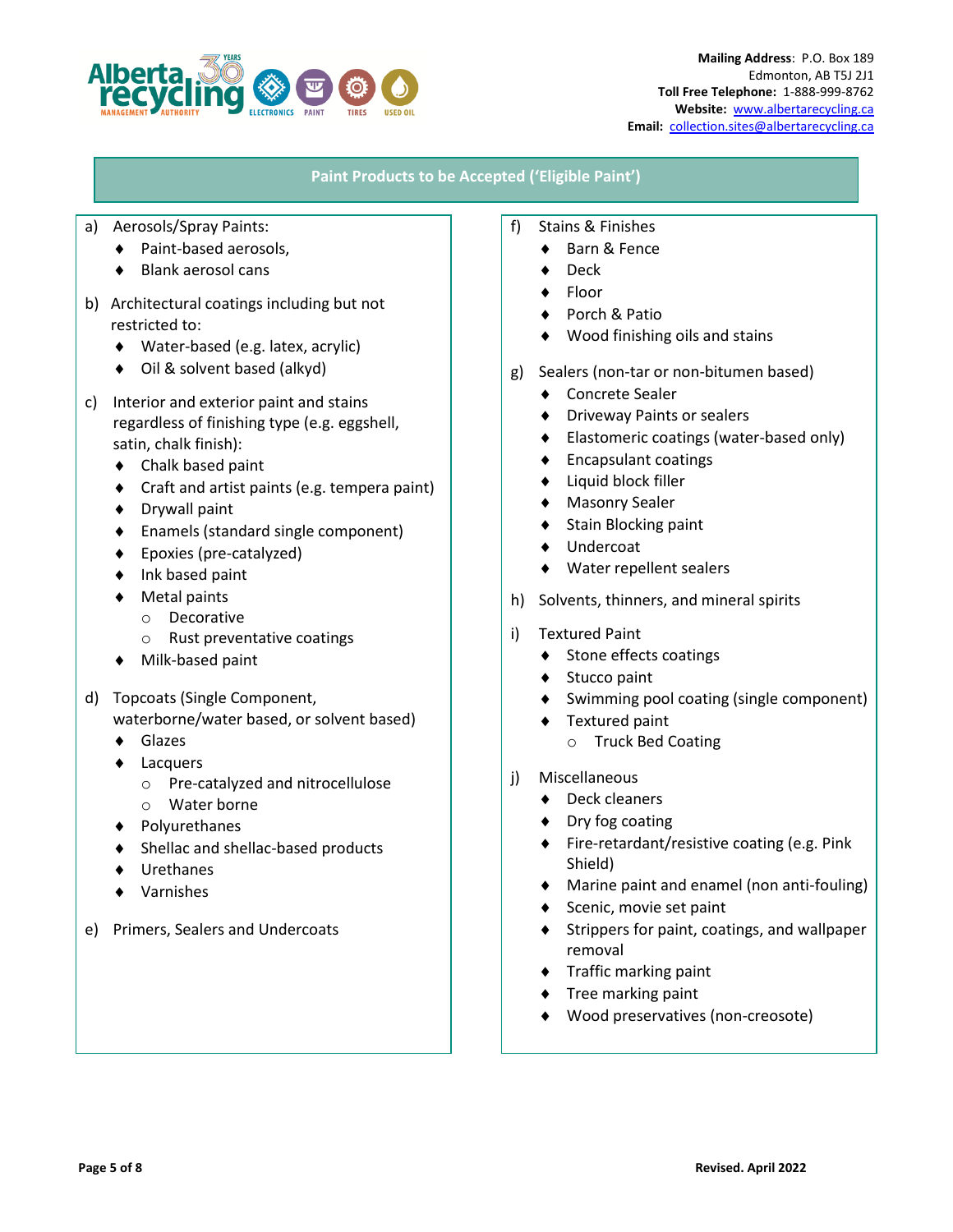

## **Schedule 'B'** *NOTICE OF ACCOUNTS PAYABLE – 2022-2023 QUARTERLY ELECTRONICS AND PAINT COLLECTION FUNDING PAYMENT SCHEDULE*

ARMA's 2022-23 fiscal year runs from April 1, 2022, to March 31, 2023.

| 2022-23 Quarterly Collection Funding Payment Schedule     |                                                     |                                                  |
|-----------------------------------------------------------|-----------------------------------------------------|--------------------------------------------------|
| <b>Collection Period</b>                                  | <b>Collector Funding Request</b><br><b>Due Date</b> | <b>Collection Funding</b><br><b>Payment Date</b> |
| <b>Quarter One</b><br>Apr. 1, 2022 -<br>Jun. 30, 2022     | July 11, 2022                                       | August 22, 2022                                  |
| <b>Quarter Two</b><br>Jul. 1, 2022 -<br>Sep. 30, 2022     | October 11, 2022                                    | November 22, 2022                                |
| <b>Quarter Three</b><br>Oct. $1, 2022 -$<br>Dec. 31, 2022 | January 10, 2023                                    | February 22, 2023                                |
| <b>Quarter Four</b><br>Jan. 1, 2023 –<br>Mar. 31, 2023    | April 11, 2023                                      | May 19, 2023                                     |

Please note that if you miss a quarterly *Collector Funding Request Due Date,* the Funding Request can still be submitted as part of the next quarter prior to yearend.

All funding requests for electronics or paint shipments up to the fiscal year end, March 31, 2023, are to be submitted no later than April 11, 2023, in order to be eligible for funding payments.

ARMA is excited to announce the launch of a new reporting application later in 2022 called ARMA CONNECT, which enables online filing of collector claims. If this change impacts the dates detailed in the payment schedule above, advance notice will be provided. Please share this message with those managing your claims filings! We will provide updates in the coming months.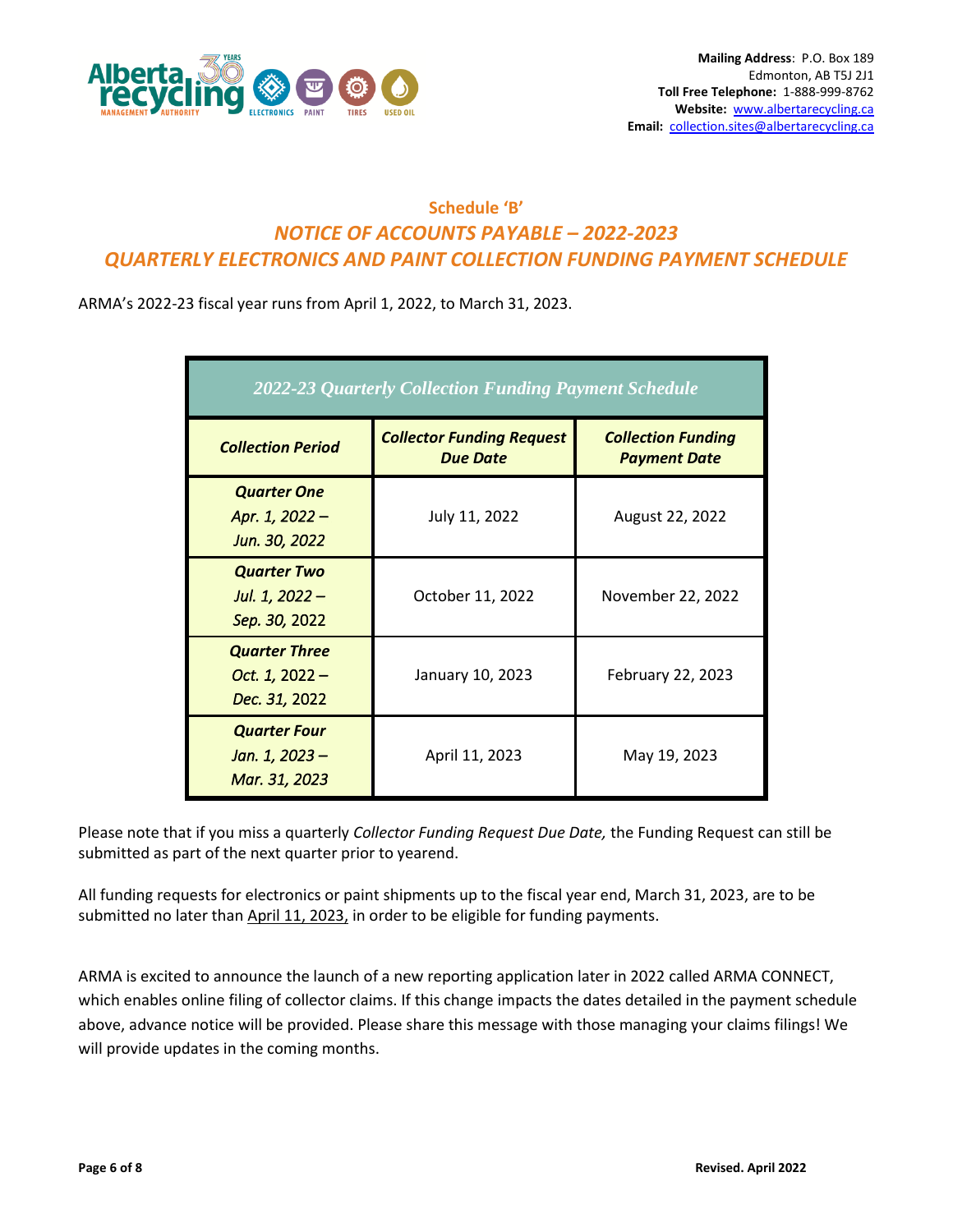

### **Schedule 'C'** *GALLERY*

Examples of tire, electronics, paint, and used oil material collection areas that are well-organized, secure, easilyaccessible, and have applicable program signage on display.